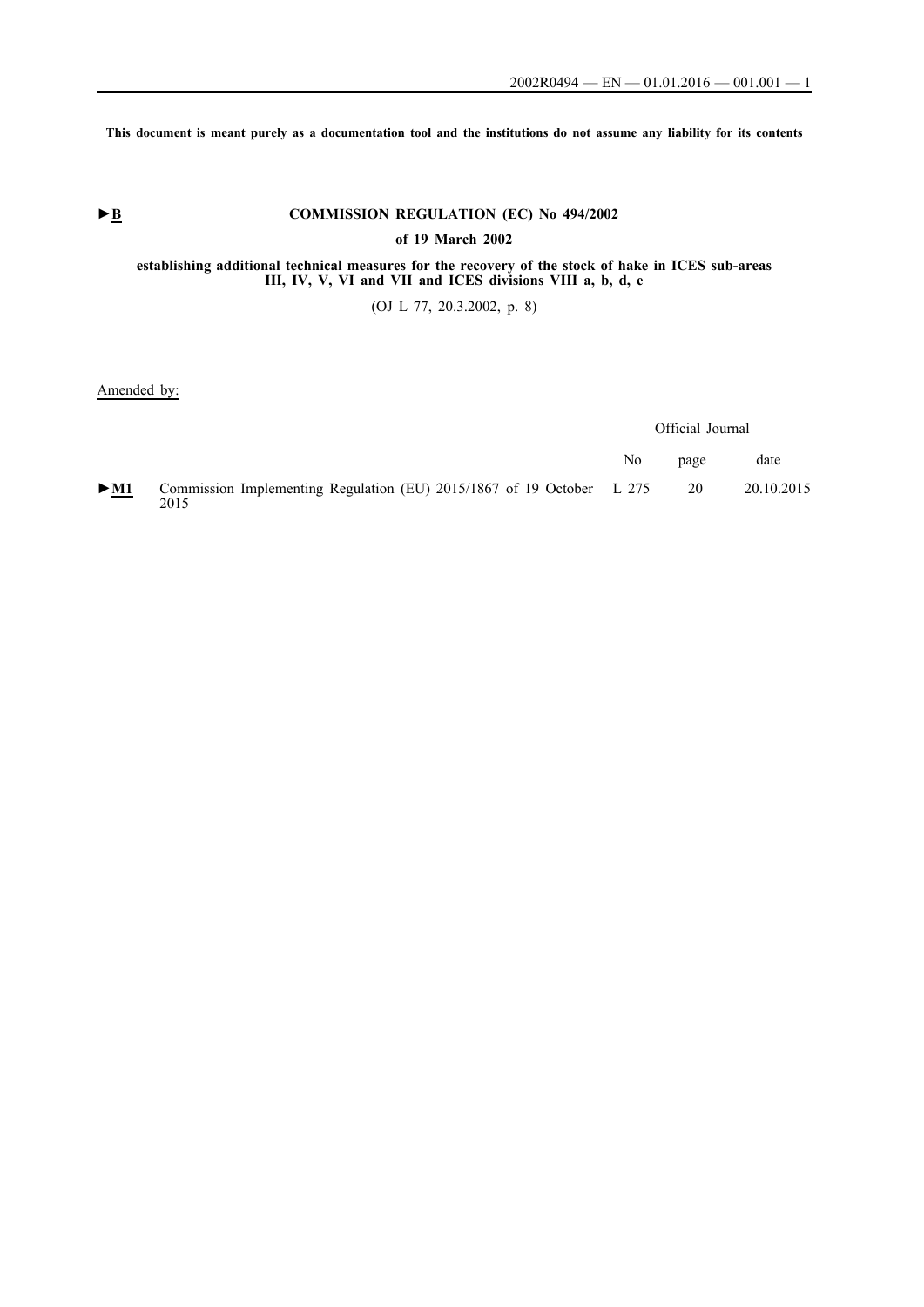### **COMMISSION REGULATION (EC) No 494/2002**

#### **of 19 March 2002**

**establishing additional technical measures for the recovery of the stock of hake in ICES sub-areas III, IV, V, VI and VII and ICES divisions VIII a, b, d, e**

THE COMMISSION THE EUROPEAN COMMUNITIES,

Having regard to the Treaty establishing the European Community,

Having regard to Council Regulation (EC) No 850/98 of 30 March 1998 for the conservation of fishery resources through technical measures for the protection of juveniles of marine organisms  $(1)$ , as last amended by Regulation (EC) No 973/2001 (2), and in particular Article 45(1) thereof,

### Whereas:

- (1) In November 2000, the International Council for the Exploration of the Sea (ICES) indicated that the stock of hake in ICES subareas III, IV, V, VI and VII and ICES division VIII a, b, d, e is at serious risk of collapse.
- (2) The majority of the stock inhabits ICES sub-areas V, VI, and VII and ICES divisions VIII a, b, d, e.
- (3) Commission Regulation (EC) No 1162/2001 of 14 June 2001 establishing measures for the recovery of the stock of hake in ICES sub-areas III, IV, V, VI and VII and ICES divisions VIII a, b, d, e and associated conditions for the control of activities of fishing vessels  $(3)$  lays down a number of additional technical measures relevant to the recovery of this stock.
- (4) Those technical measures will remain in force until 1 March 2002. However, by that date the revision of Regulation (EC) No 850/98 will not have been achieved. An interruption of the application of the measures would cause serious harm to the stock of hake.
- (5) Therefore, immediate action is required to ensure that the measures laid down in Regulation (EC) No 1162/2001 continue to apply until the revision of Regulation (EC) No 850/98 is adopted by the Council.

<sup>(1)</sup> OJ L 125, 27.4.1998, p. 1.

<sup>(2)</sup> OJ L 137, 19.5.2001, p. 1.

<sup>(3)</sup> OJ L 159, 14.6.2001, p. 4.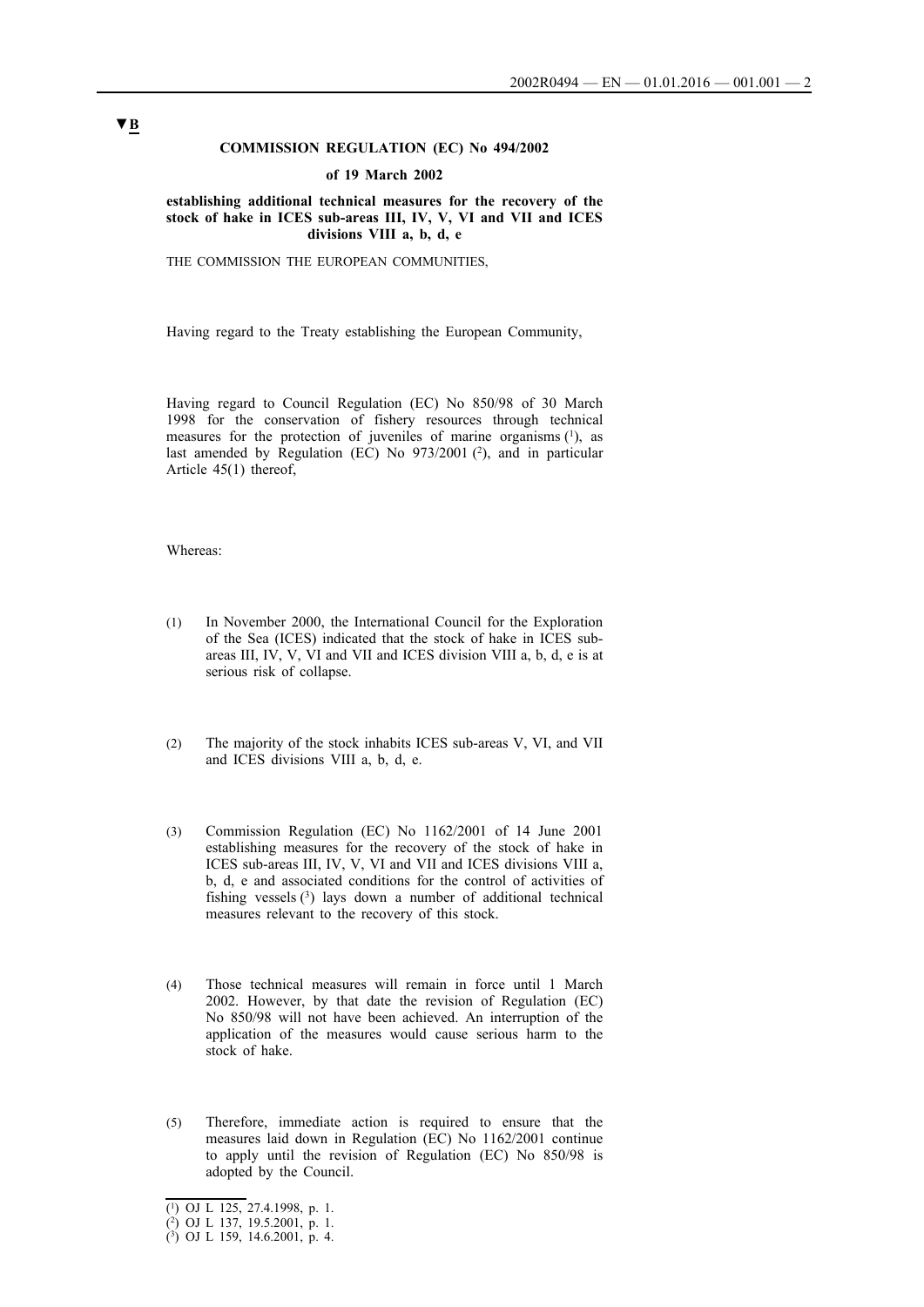- (6) Fishing with beam trawls of mesh size less than 100 mm within areas otherwise restricted to fishing with other towed gears of mesh size of 100 mm or greater is unlikely to imperil the conservation of the hake stock since such fishing with beam trawls incurs a very low level of hake taken as by-catches. It is necessary, however, to ensure that low by-catch levels are not exceeded and to limit the time period and geographical area in which such fishing may take place.
- (7) Article 2(2) of Regulation (EC) No 1162/2001 provides a derogation which is justified by the fact that the limit on the catches of hake would cause serious economic problems for small fishing vessels working on a daily basis. The derogation has negligible consequences regarding the conservation and recovery of the hake stock. It should therefore be maintained.
- (8) The measures provided for in this Regulation are in accordance with the opinion of the Management Committee for Fisheries and Aquaculture,

HAS ADOPTED THIS REGULATION:

### *Article 1*

This Regulation shall apply to fishing vessels operating within ICES sub-areas V and VI and ICES divisions VII b, c, f, g, h, j, k and ICES divisions VIII a, b, d, e.

## **▼M1**

### *Article 1a*

For the purposes of this Regulation, 'unintended catches' means incidental catches of marine organisms that, under Article 15 of Regulation (EU) No 1380/2013 of the European Parliament and of the Council (1), must be landed and counted against quotas either because they are below the minimum conservation reference size or because they exceed the quantities permitted under the catch composition and bycatch rules.

### **▼B**

### *Article 2*

1. Notwithstanding the conditions laid down in Article 4(4) and Article 15 of Regulation (EC) No 850/98, catches of hake (*Merluccius merluccius*) retained on board any vessel carrying any towed gear other than beam trawls of mesh size 55 to 99 mm may not be in excess of

<sup>(1)</sup> Regulation (EU) No 1380/2013 of the European Parliament and of the Council of 11 December 2013 on the Common Fisheries Policy, amending Council Regulations (EC) No 1954/2003 and (EC) No 1224/2009 and repealing Council Regulations (EC) No 2371/2002 and (EC) No 639/2004 and Council Decision 2004/585/EC (OJ L 354, 28.12.2013, p. 22).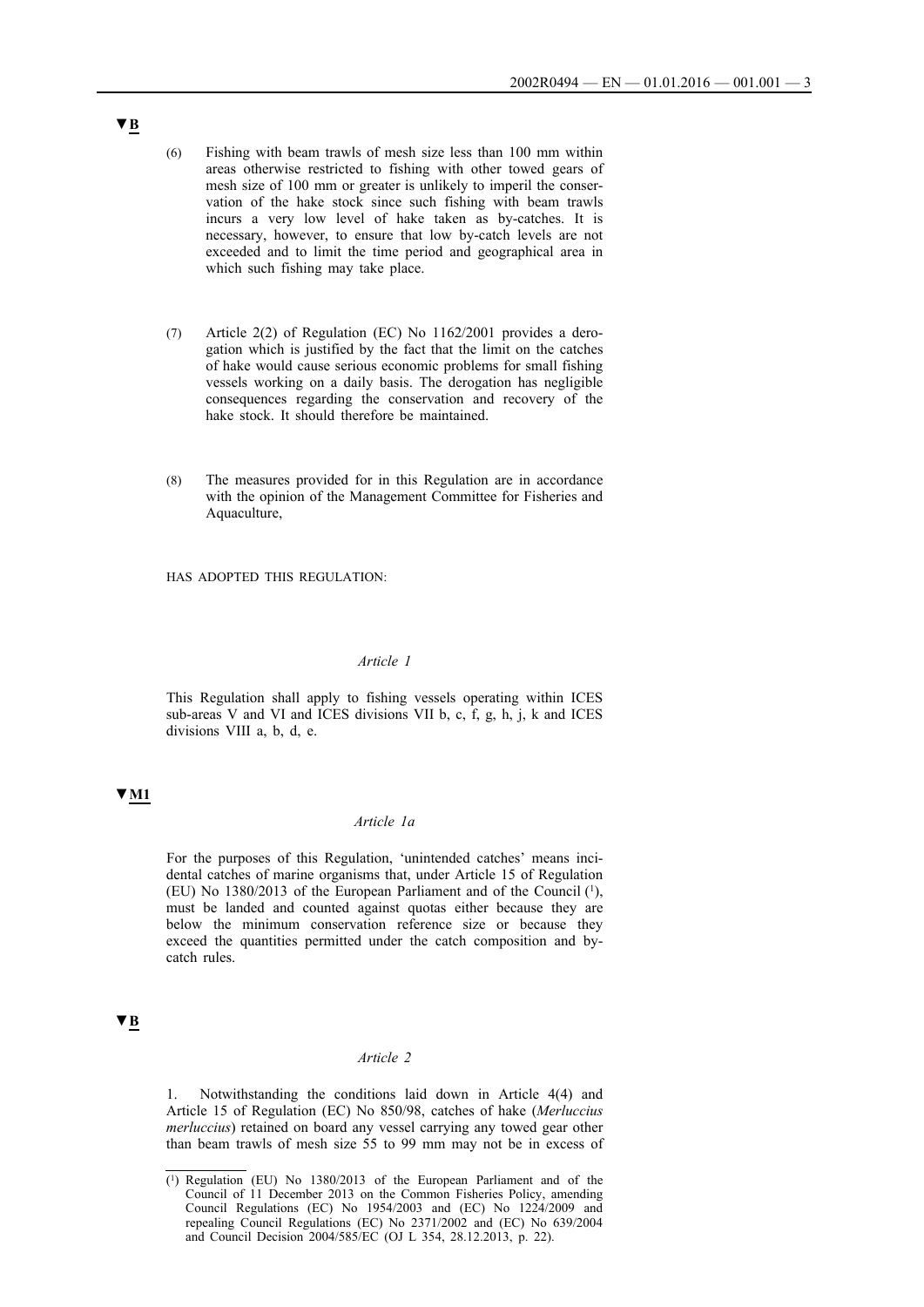20 % of the weight of the total catch of marine organisms retained on board and catches of hake retained on board any vessel carrying a beam trawl of mesh size range 55 to 99 mm may not be in excess of 5 % of the weight of the total catch of marine organisms retained on board.

2. The conditions of paragraph 1 shall not apply to any vessel of length less than 12 metres overall which returns to port within 24 hours of its most recent departure from port.

#### **▼M1**

3. Paragraph 1 shall not apply to unintended catches of hake subject to the landing obligation set out in Article 15 of Regulation (EU) No 1380/2013. Those unintended catches shall be landed and counted against the quotas.

### **▼B**

### *Article 3*

It shall be prohibited to use:

- (a) except in ICES sub-areas V and VI, any cod-end and/or extension piece of any towed net except beam trawls of mesh size greater than 55 mm which is not constructed of single-twine netting material of which no twine is of thickness greater than 6 mm or of doubletwine netting material of which no twine is of thickness greater than 4 mm;
- (b) any demersal towed net other than beam trawl incorporating a codend of mesh size range 70 to 89 mm having more than 120 meshes in any circumference of the said cod-end excluding the joinings and selvages;
- (c) any demersal towed net which includes any individual quadrilateral mesh of which the bars of the mesh are not of approximately equal length;
- (d) any demersal towed net to which a cod-end of mesh size less than 100 mm is attached by any means other than being sewn into that part of the net anterior to the cod-end.

### *Article 4*

It shall be prohibited to carry on board or deploy any beam trawl of mesh size equal to or greater than 70 mm unless the entire upper half of the anterior part of such a net consists of a panel of netting material of which no individual mesh is of mesh size less than 180 mm attached:

- directly to the headline, or
- to no more than three rows of netting material of any mesh size attached directly to the headline.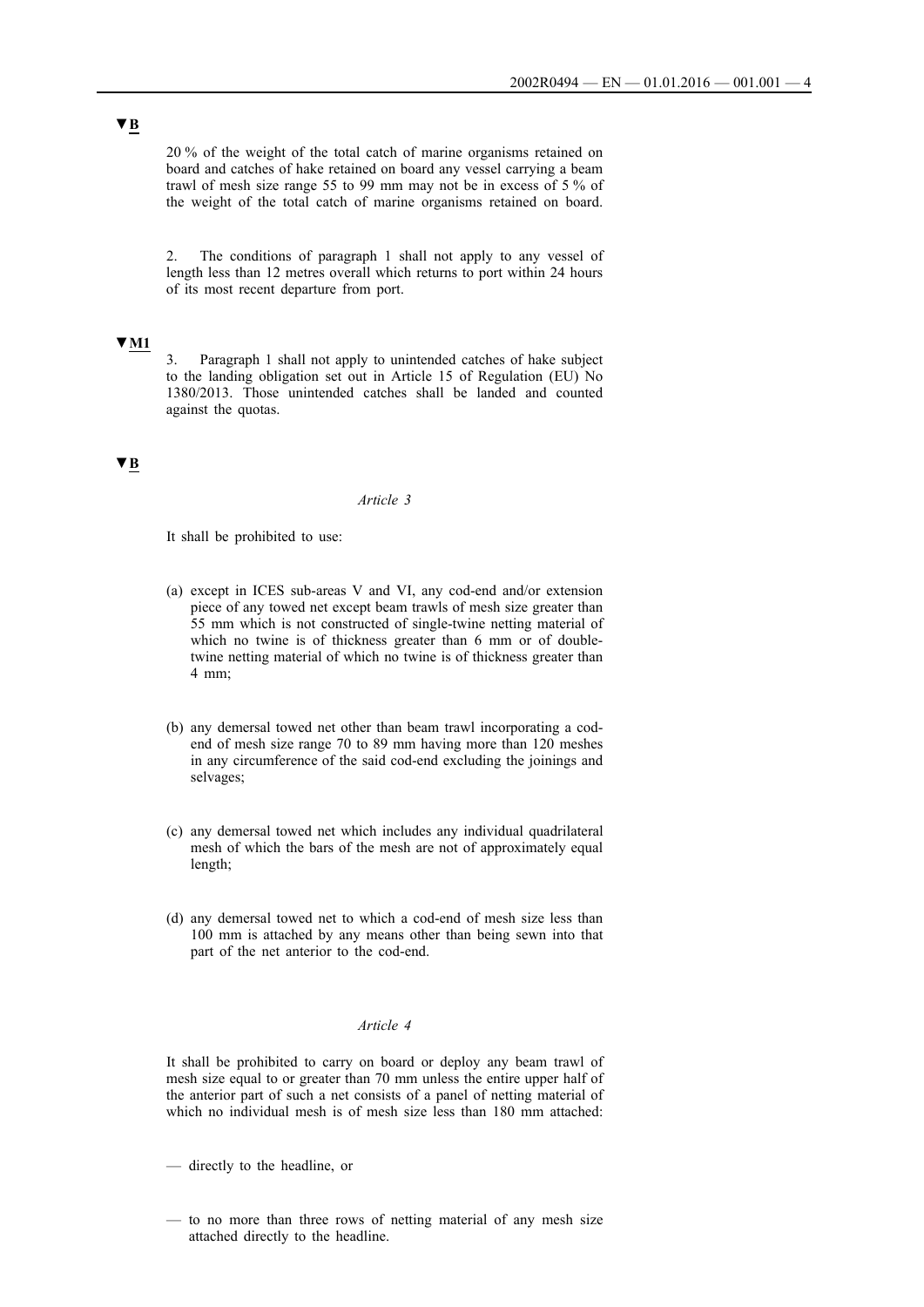The panel of netting shall extend towards the posterior of the net for at least the number of meshes determined by:

- (a) dividing the length in metres of the beam of the net by 12;
- (b) multiplying the result obtained in (a) by 5400;
- (c) dividing the result obtained in (b) by the mesh size, in millimetres, of the smallest mesh in the panel;
- (d) ignoring any decimal or other fractions in the result obtained in (c).

#### *Article 5*

1. For the purposes of paragraph 2, the following geographical areas are defined:

- (a) the area enclosed by straight lines sequentially joining the following geographical coordinates and excluding any part of that area situated within the limit of 12 nautical miles calculated from the baselines of Ireland:
	- 53°30′N, 11°00′W
	- 53°30′N, 12°00′W
	- 53°00′N, 12°00′W
	- 51°00′N, 11°00′W
	- 49°30′N, 11°00′W
	- 49°30′N, 07°00′W
	- 51°00′N, 07°00′W
	- 51°00′N, 10°30′W
	- 51°30′N, 11°00′W
	- 53°30′N, 11°00′W;
- (b) the area enclosed by straight lines sequentially joining the following geographical coordinates and excluding any part of that area situated within the limit of 12 nautical miles calculated from the baselines of France:
	- 48°00′N, 06°00′W
	- 48°00′N, 07°00′W
	- 45°00′N, 02°00′W
	- 44°00′N, 02°00′W
	- a point on the coast of France at 44°00′N
	- a point on the coast of France at 45°30′N
	- 45°30′N, 02°00′W
	- 45°45′N, 02°00′W
	- 48°00′N, 06°00′W.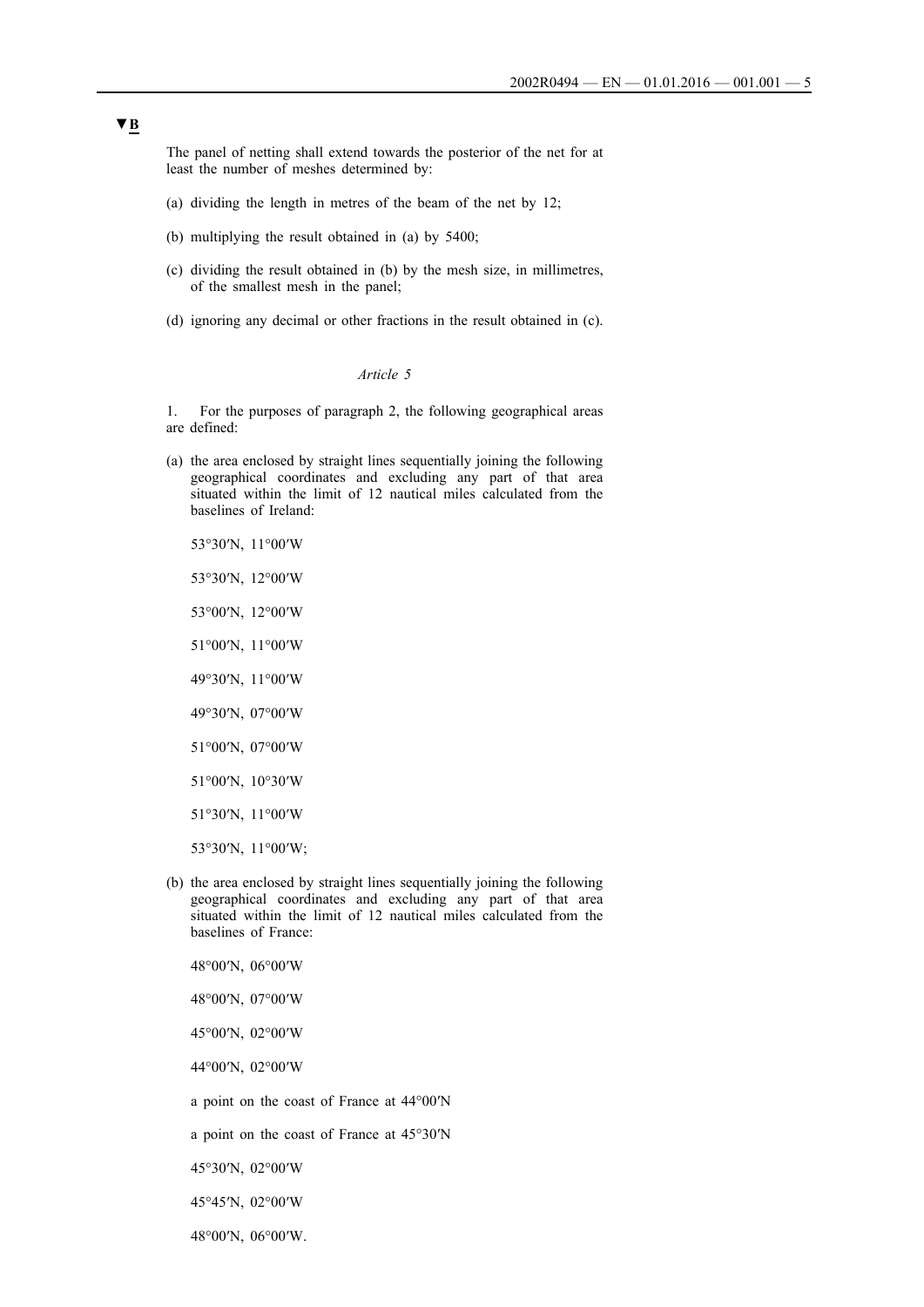- 2. Within the areas defined in paragraph 1:
- it is prohibited to conduct any fishing activity using any towed net other than beam trawls of mesh size range 55 to 99 mm,
- it is prohibited to immerse, partially or wholly, or otherwise deploy for any purpose any towed net other than beam trawls which is of mesh size range 55 to 99 mm,
- all towed nets other than beam trawls of mesh size range 55 to 99 mm shall be lashed and stowed in accordance with the provisions laid down in Article 20(1) of Regulation (EEC) No 2847/93 of 1 October 1993 establishing a control system applicable to the common fisheries policy  $(1)$ .

Within the area defined in paragraph 1(a):

- it is prohibited to conduct any fishing activity using any fixed gear of mesh size less than 120 mm,
- it is prohibited to immerse, partially or wholly or otherwise deploy for any purpose, any fixed gear of mesh size less than 120 mm,
- all fixed gears of mesh size less than 120 mm shall be lashed and stowed in accordance with the provisions laid down in Article 20(1) of Regulation (EEC) No 2847/93.

Within the area defined in paragraph 1(b):

- it is prohibited to conduct any fishing activity using any fixed gear of mesh size less than 100 mm,
- it is prohibited to immerse, partially or wholly or otherwise deploy for any purpose, any fixed gear of mesh size less than 100 mm,
- all fixed gears of mesh size less than 100 mm shall be lashed and stowed in accordance with the provisions laid down in Article 20(1) of Regulation (EEC) No 2847/93.

#### *Article 6*

1. Within the area defined in Article  $5(1)(a)$ , beam trawls of mesh size range 55 to 99 mm may be deployed or immersed partially or wholly only in that part of the area to the east of 07°30′W and only in the period April to October.

2. Within the area defined in Article  $5(1)(b)$ , beam trawls of mesh size range 55 to 99 mm may be deployed or immersed partially or wholly only in that part of the area to the south of 46°00′N and only in the period June to September.

 $\overline{(^1)}$  OJ L 261, 20.10.1993, p. 1.